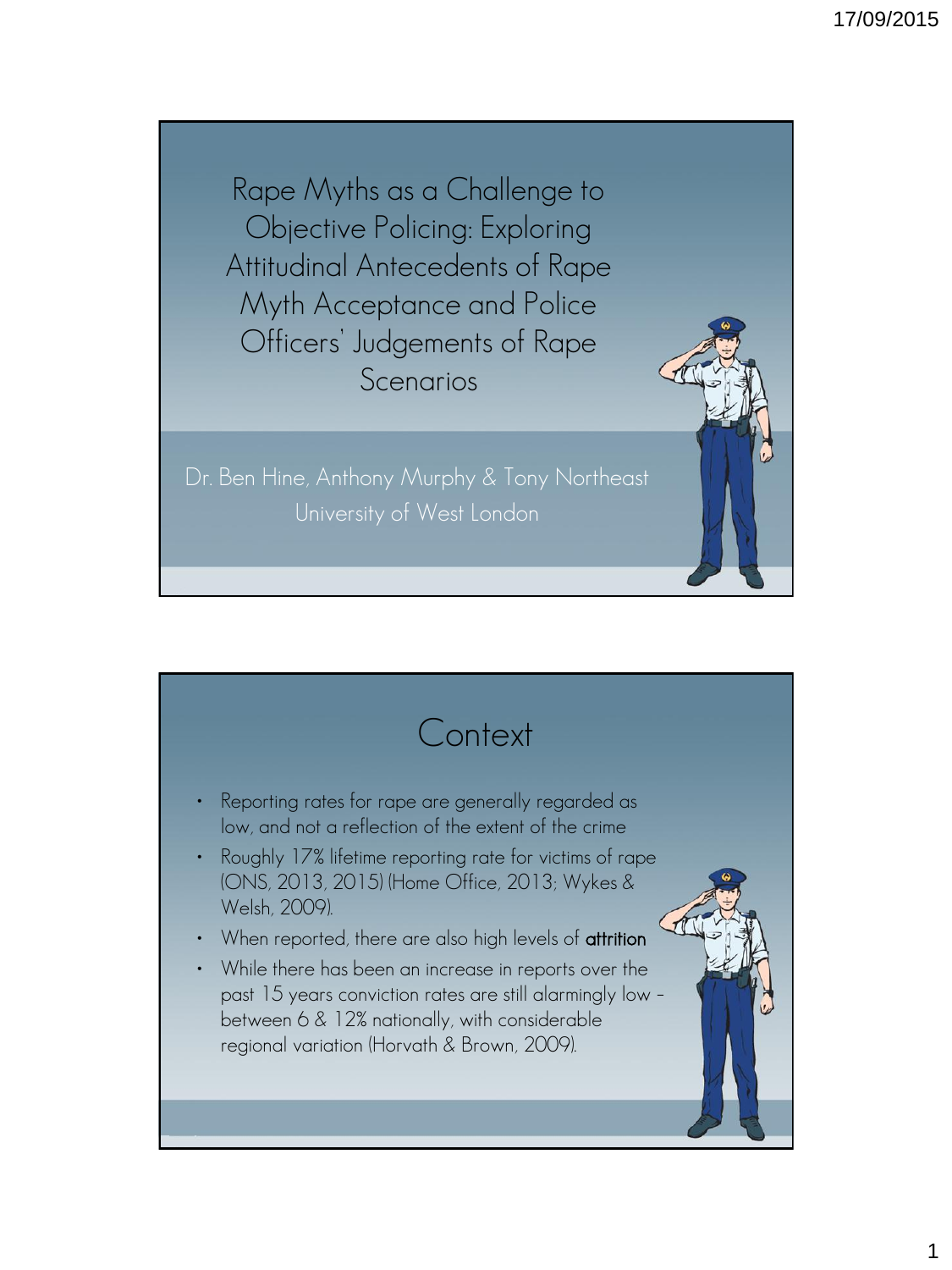## Sources of Attrition

- Non-reporting is the initial source of attrition in rape, this may have previously been as high as 94% (Myhill & Allen, 2002)
- Rape reports may be "no crimed" or NFA (potentially CPS advised), where between half and a two thirds of cases are lost through the 'police' stage of the attrition process (Kelly, 2001)
- Where prosecution is the course of action between one third and half of attrition occurs through inconsistent corroborating evidence or the unwillingness of a complainant to proceed with the process (HMCPSI & HMIC, 2002)

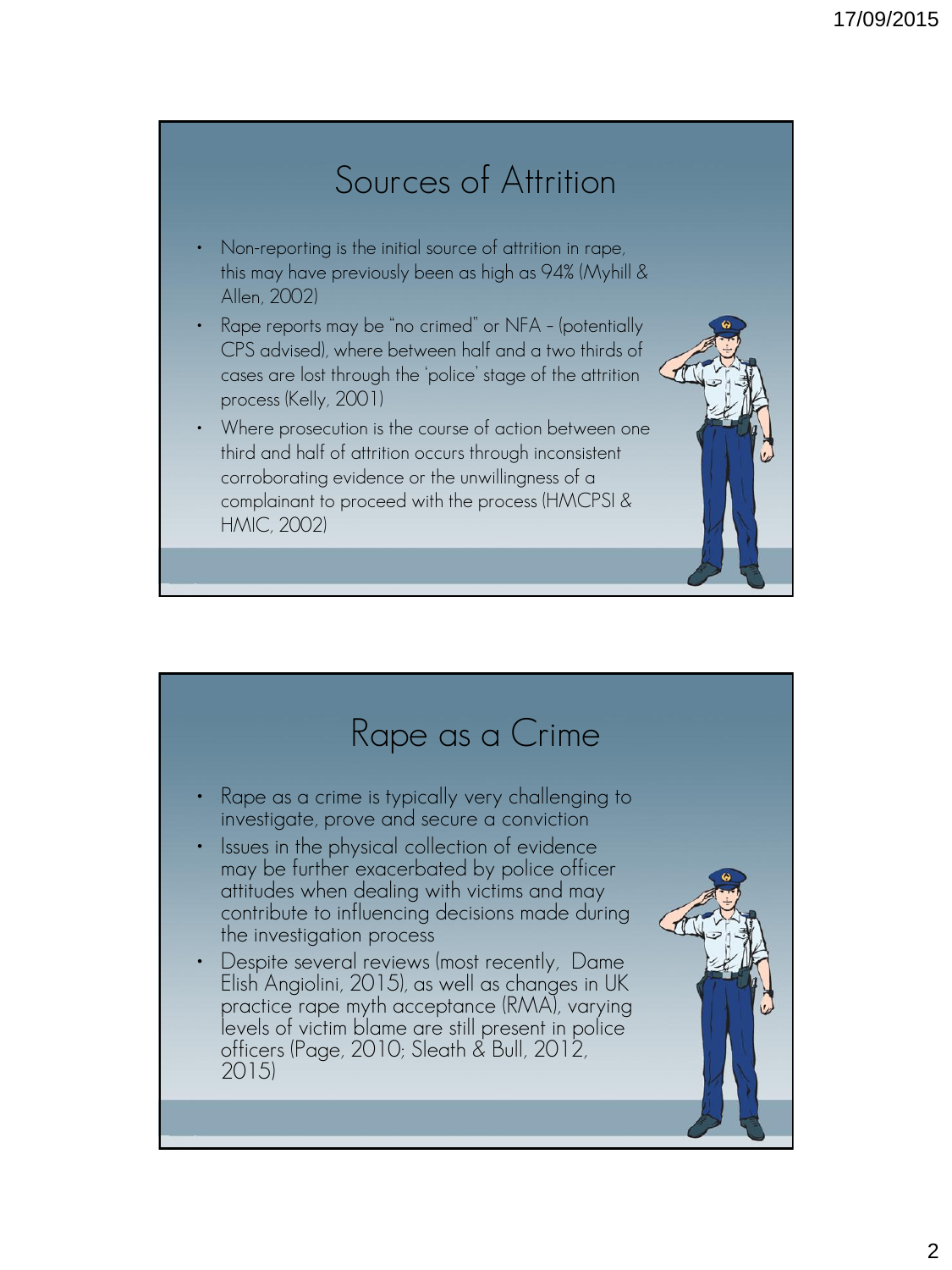# Rape Myths

- RMA can be defined as a set of popularly held beliefs about rape, victims and perpetrators. Broadly, they constitute beliefs that:
	- Blame victims for their rape
	- Express disbelief where claims of rape are made
	- Exonerate the perpetrator
	- Allude to the notion that only certain types of women are raped

(Bohner et al., 1998; Briere, Malamuth, & Check, 1985; Gerger et al, 2007)



## Impact of Rape Myths

Variations in attitudes have the capacity to:

- Affect decision making during the process of investigation (O'Keeffe, Brown & Lyons, 2009)
- Discourage victims from reporting sexual violence (Jordan, 2001, 2004; Page, 2010)
- Affect officers interactions with victims
- Lead to a possible 'Judge and Jury' attitude amongst officers

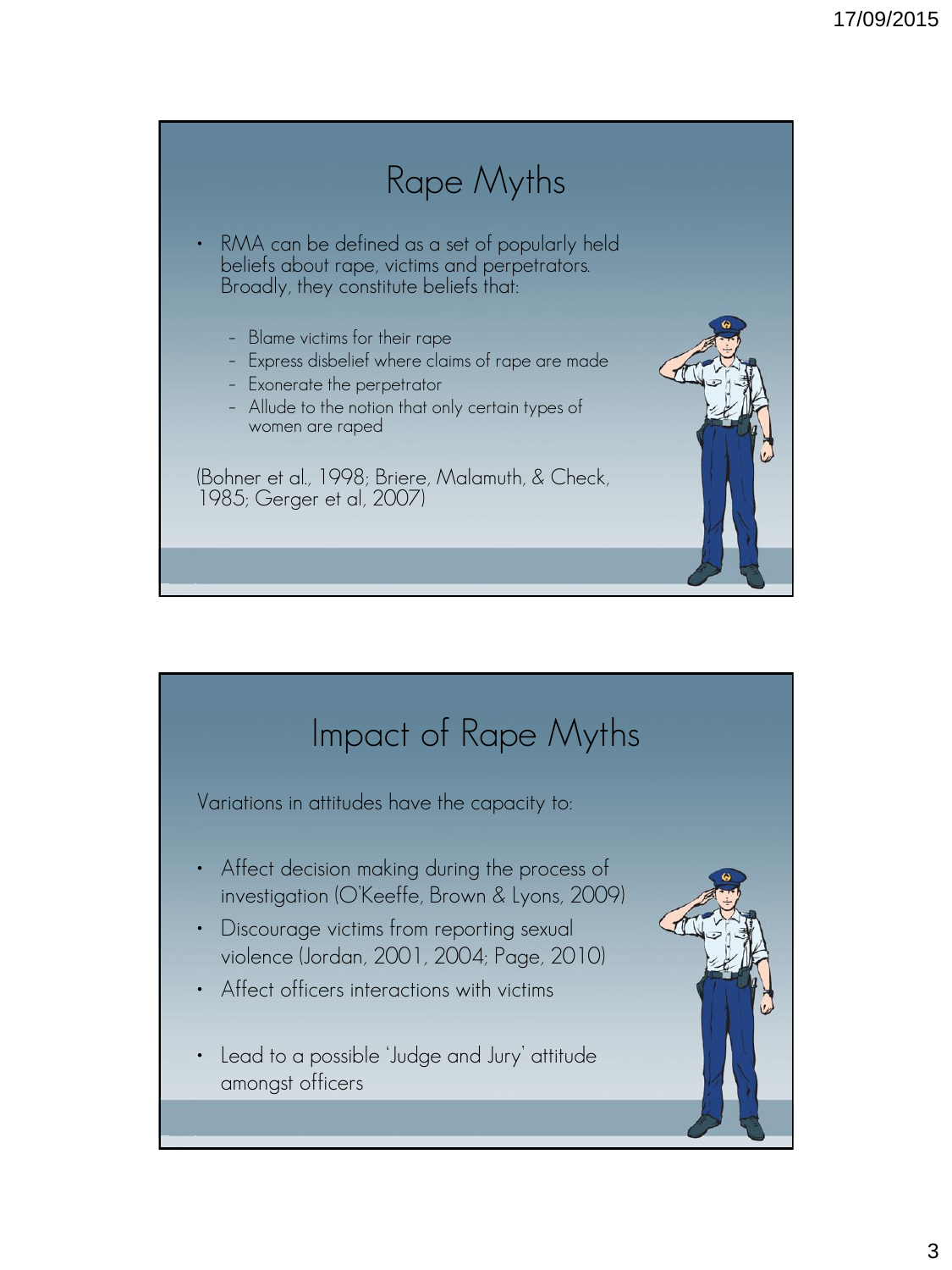

| Descriptive Statistics |                       |                |                 |                           |                               |  |
|------------------------|-----------------------|----------------|-----------------|---------------------------|-------------------------------|--|
| Scale                  | All Officers<br>(901) | Male<br>(573)  | Female<br>(328) | <b>SOECA</b><br>(93)      | Non-<br><b>SOECA</b><br>(808) |  |
| <b>AMMSA</b>           | 2.69(0.77)            | 2.73<br>(0.77) | 2.59(0.76)      | 2.78(0.76)                | 2.67(0.77)                    |  |
| <b>HTW</b>             | 2.43(0.78)            | 2.35(0.74)     |                 | $2.59(0.81)$ $2.53(0.77)$ | 2.42(0.78)                    |  |
| <b>EPSM</b>            | 1.32(0.43)            | 1.34<br>(0.44) | 1.28(0.41)      | 1.34(0.43)                | 1.32(0.43)                    |  |
| ASI                    | 2.80(0.66)            | 292<br>(0.64)  | 2.59(0.63)      | 2.76(0.66)                | 2.81(0.66)                    |  |
|                        |                       |                |                 |                           |                               |  |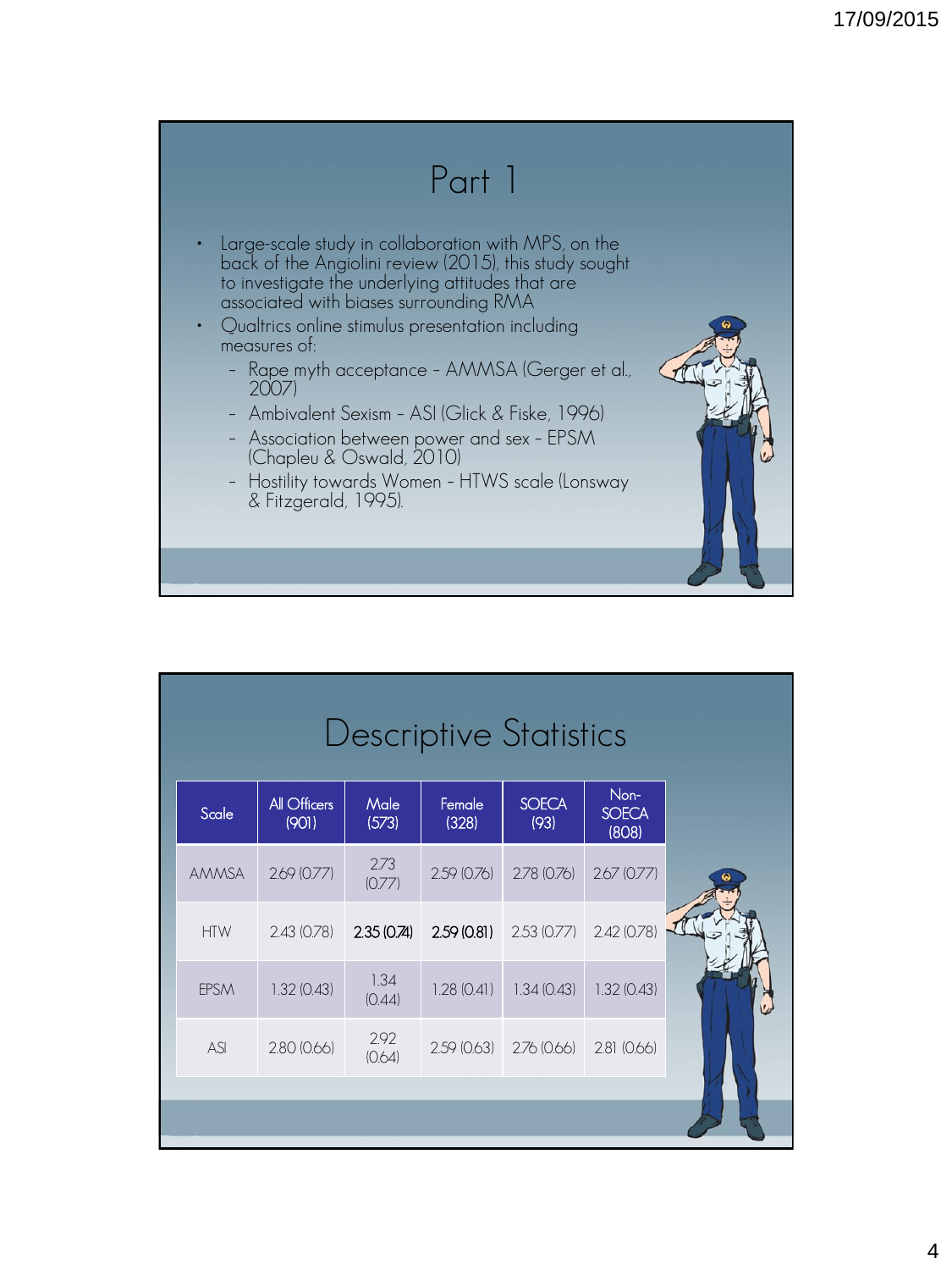

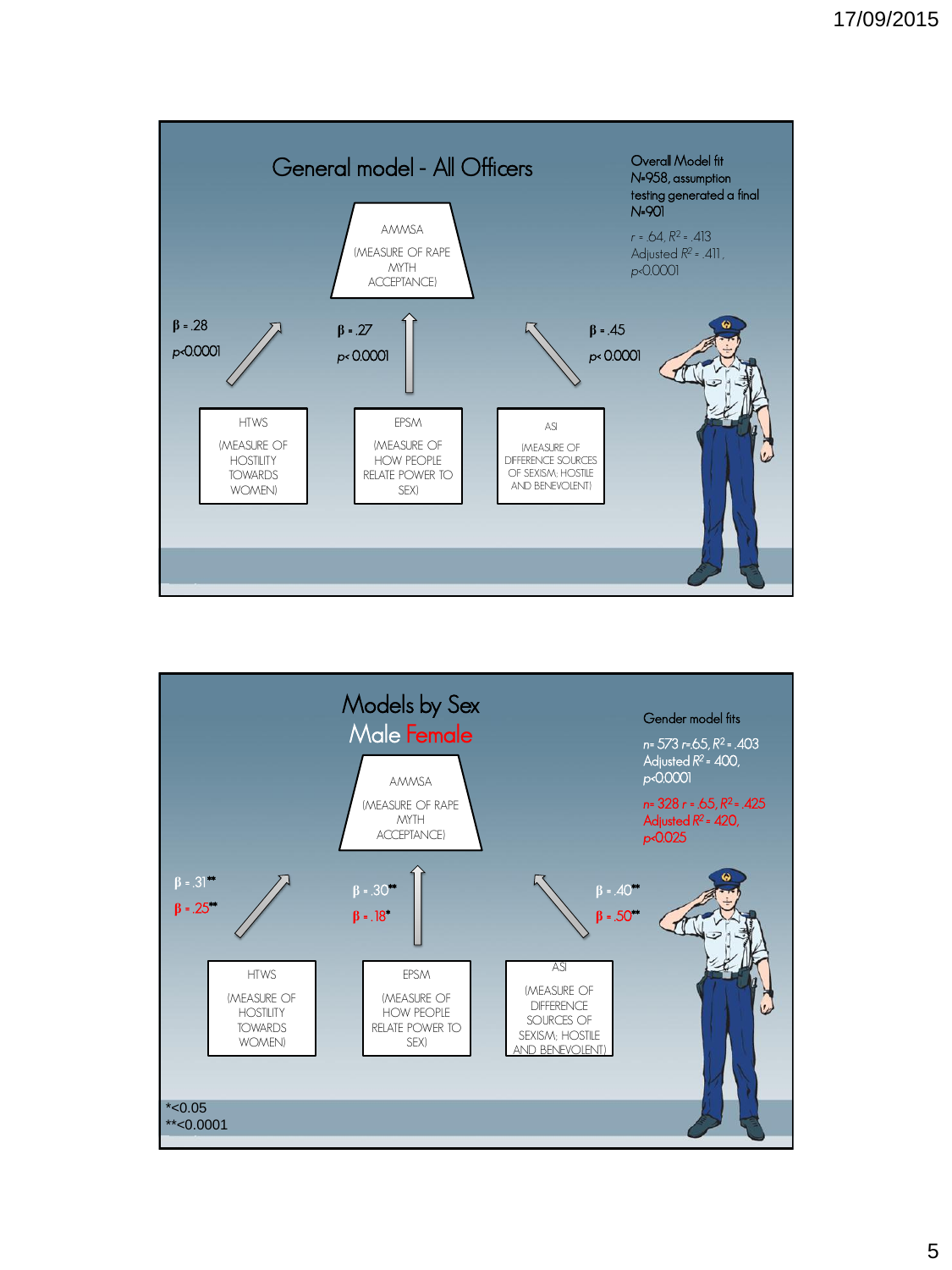

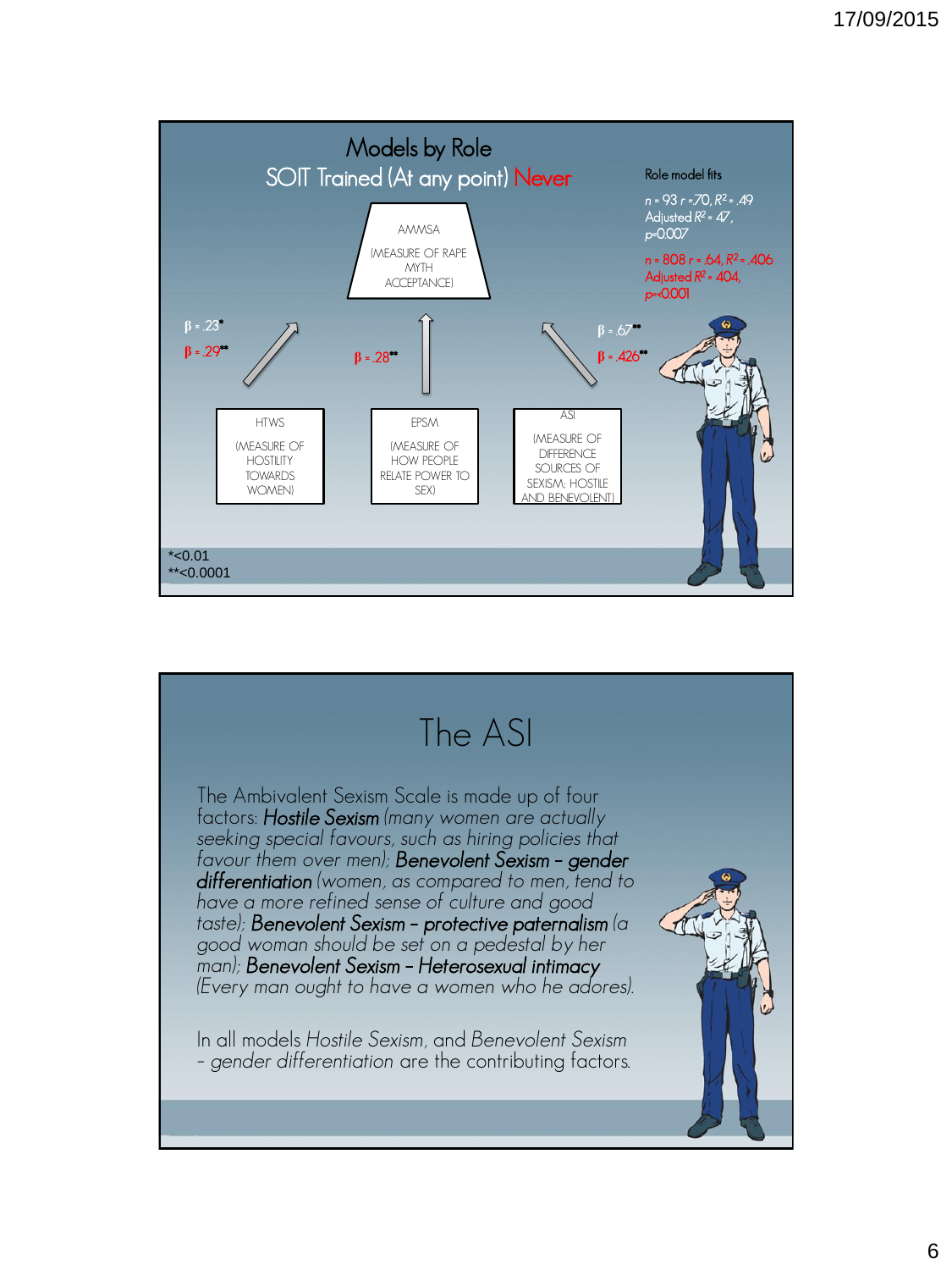#### Discussion • Generally, levels of negatives attitudes are low • RMA is associated with, and strongly predicted by, broader attitudinal constructs These constructs are representative of much broader systems of belief about gender and power • Looking at the contribution of rape myth acceptance to officers' decision making in isolation may not be beneficial • Self-reported – Does this mean officers are free from prejudice?

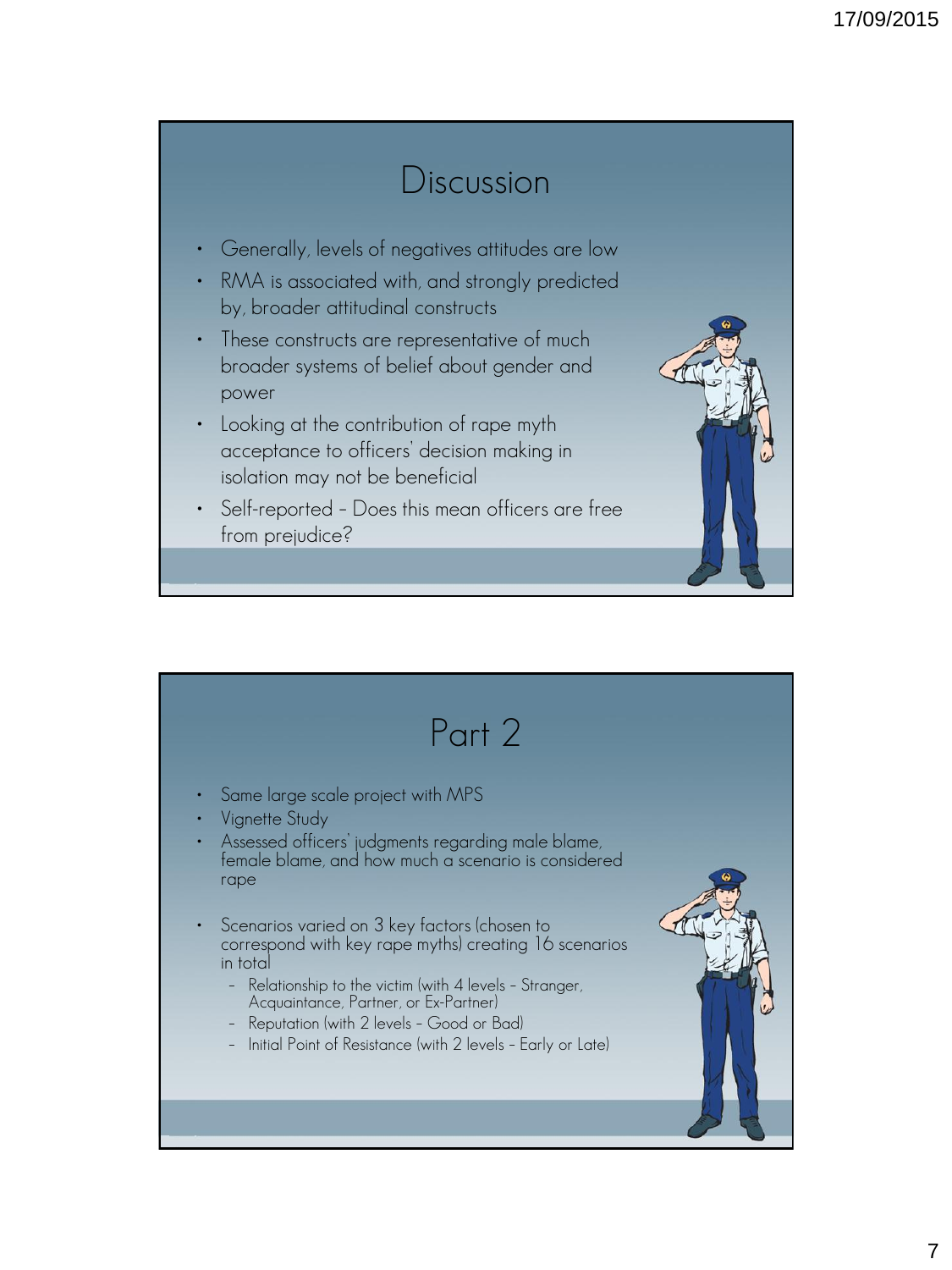- An example of the scenario is given below. In this example, the relationship to the women is a stranger, she has a good reputation, and there is a late point of initial resistance (the sentences highlighted were varied in the other scenarios to create the 16 different comparison groups).
- Maggie was at a Christmas celebration in her place of work, among those attending were colleagues, friends and people from other departments she had never met. After some brief introductions Maggie decided she had to go back to her own office, at the other side of the building, to take care of some final emails before returning to the party. A man from the party had been 'checking her out' during the course of the evening, her colleagues told him that Maggie rarely went out to parties, volunteered with a local charity, and had never 'hooked up' with anyone in the office before. He followed her to her office where Maggie was working on her emails, she said, "can I help you" he replied "yes you can, it's Christmas, and I have some mistletoe here". Maggie laughed politely; she stopped her work and kissed the man under the mistletoe. Maggie continued to kiss the man and things became increasingly physical with him placing his hands on her breasts. After several minutes of kissing and physical petting he unbuttoned her blouse and pulled her in close. Maggie then said "I am at work, I am meant to be at a party… I have to stop sorry!" At this point the man became more forceful, pushing her hand onto his crotch. He then pushed her to her desk, forcibly held her and went on to have sex with Maggie.

| $4 \times 2 \times 2$ ANOVA |                           |                |                          |                |  |  |  |
|-----------------------------|---------------------------|----------------|--------------------------|----------------|--|--|--|
|                             | Early Point of Resistance |                | Late Point of Resistance |                |  |  |  |
|                             | Good Rep                  | <b>Bad Rep</b> | Good Rep                 | <b>Bad Rep</b> |  |  |  |
| Stranger                    |                           |                |                          |                |  |  |  |
| Acquaintance                |                           |                |                          |                |  |  |  |
| Partner                     |                           |                |                          |                |  |  |  |
| Ex-Partner                  |                           |                |                          |                |  |  |  |
|                             |                           |                |                          |                |  |  |  |
|                             |                           |                |                          |                |  |  |  |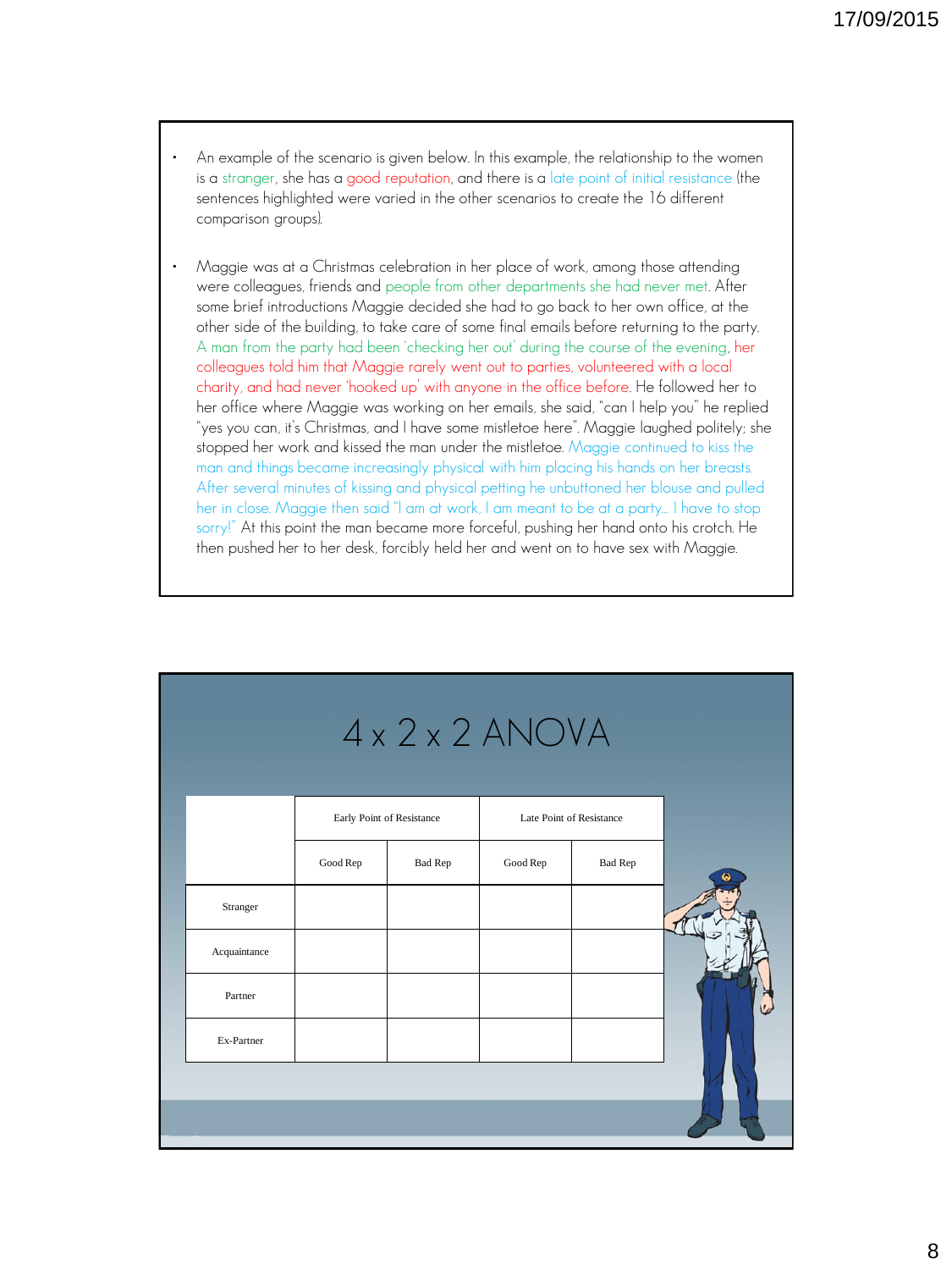

|           | Female Blame                                                                                                   |       |       |  |  |  |  |
|-----------|----------------------------------------------------------------------------------------------------------------|-------|-------|--|--|--|--|
|           | • Reputation*<br>- Good (17) vs. Bad (25)<br>$\cdot$ IPOR*<br>- Early (11) vs. Late (30)<br>• Reputation*IPOR* |       |       |  |  |  |  |
|           |                                                                                                                | Early | Late  |  |  |  |  |
|           | Good                                                                                                           | 9.56  | 23.92 |  |  |  |  |
|           | Bad                                                                                                            | 12.97 | 37.79 |  |  |  |  |
| $*<0.001$ |                                                                                                                |       |       |  |  |  |  |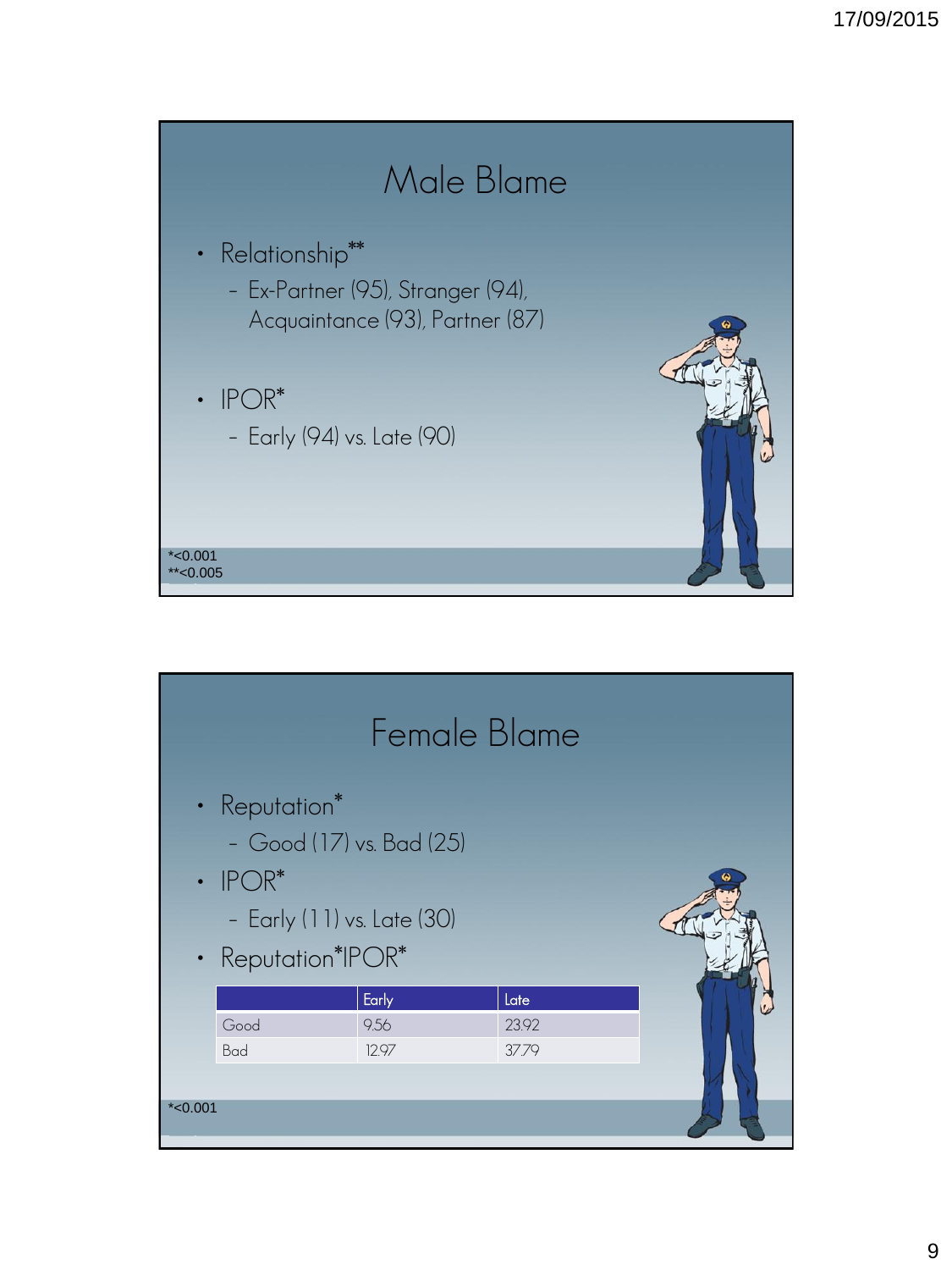| Rape Rating              |                                                                                                                                                          |       |       |  |  |  |  |
|--------------------------|----------------------------------------------------------------------------------------------------------------------------------------------------------|-------|-------|--|--|--|--|
| $\bullet$<br>$\bullet$   | • Relationship*<br>- Ex-Partner (97), Stranger (95), Acquaintance (93), Partner<br>(78)<br>$IPOR***$<br>- Early (93) vs. Late (89)<br>Relationship*IPOR* |       |       |  |  |  |  |
|                          |                                                                                                                                                          | Early | Late  |  |  |  |  |
|                          | Stranger                                                                                                                                                 | 93.29 | 97.19 |  |  |  |  |
|                          | Acquaintance                                                                                                                                             | 95.96 | 91.03 |  |  |  |  |
|                          | Partner                                                                                                                                                  | 85.84 | 71.76 |  |  |  |  |
|                          | Ex-Partner                                                                                                                                               | 96.73 | 97.07 |  |  |  |  |
| $*$ <0.001<br>** $<0.05$ |                                                                                                                                                          |       |       |  |  |  |  |

|  | <b>Rape Rating</b><br>Relationship*Reputation*IPOR**<br>$\bullet$ |            |              |       |  |  |  |
|--|-------------------------------------------------------------------|------------|--------------|-------|--|--|--|
|  |                                                                   | Reputation | <b>Early</b> | Late  |  |  |  |
|  |                                                                   | Good       | 94.04        | 95.66 |  |  |  |
|  | Stranger                                                          | Bad        | 92.54        | 98.72 |  |  |  |
|  |                                                                   | Good       | 95.83        | 88.93 |  |  |  |
|  | Acquaintance                                                      | Bad        | 96.10        | 93.14 |  |  |  |
|  | Partner                                                           | Good       | 87.51        | 81.47 |  |  |  |
|  |                                                                   | Bad        | 84.17        | 62.05 |  |  |  |
|  |                                                                   | Good       | 96.42        | 99.53 |  |  |  |
|  | Ex-Partner                                                        | Bad        | 97.04        | 94.62 |  |  |  |
|  | $*$ < 0.05                                                        |            |              |       |  |  |  |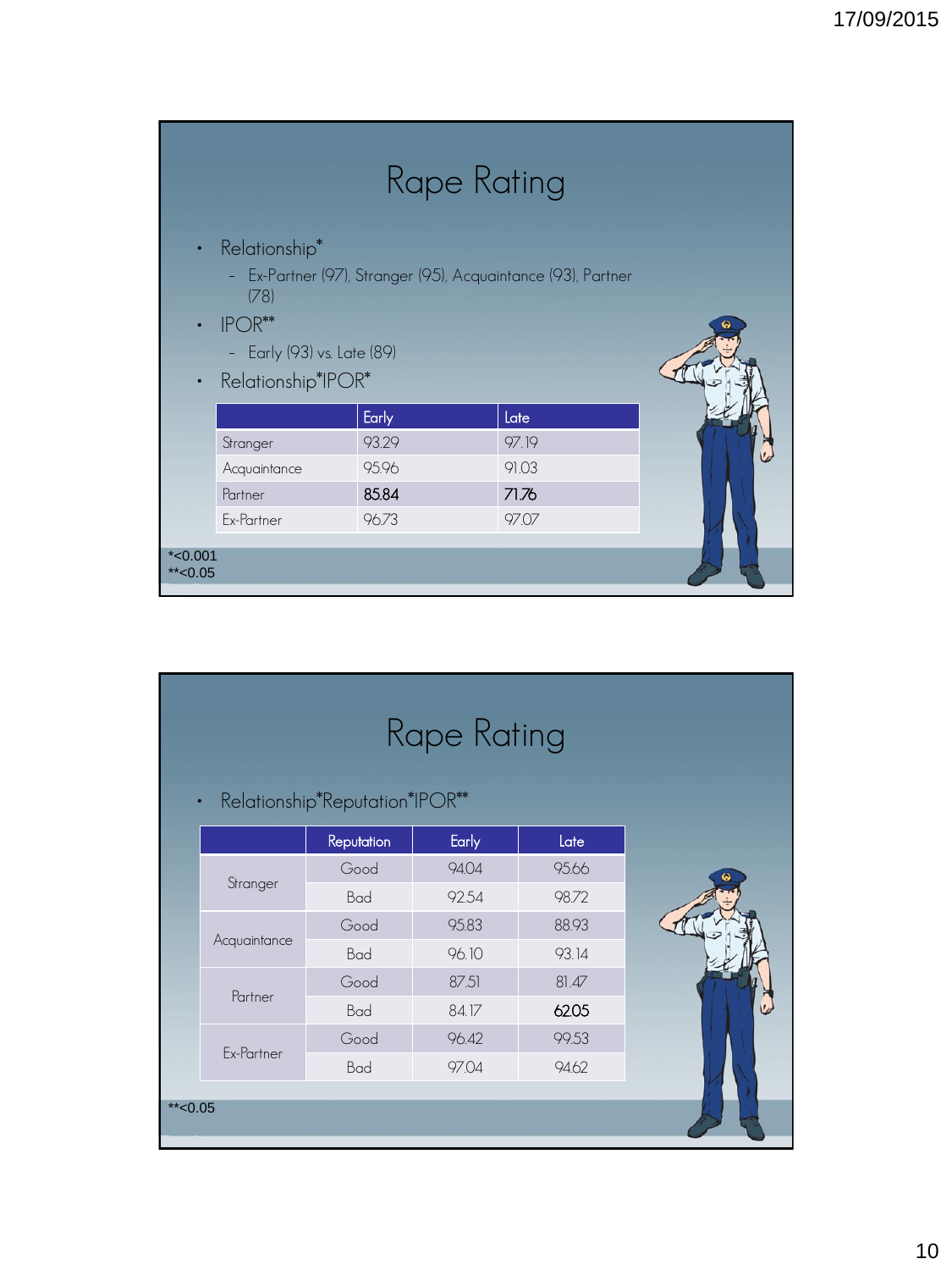### Discussion

- These results show that officers attribute varying levels of victim and perpetrator blame, and rate scenarios differently in terms of whether they are rape or not, based on variations in key details of the case
- Particularly important for 'Rape Ratings' as all scenarios legally constitute rape
- These judgments may be influenced by the attitudes outlined in Study 1

### **Implications**

- Officers may judge cases differently from the outset based on key factors
- This may contribute to attrition and victim dissatisfaction
- Important to consider the role that attitudes have in obstructing 'Objective Policing'

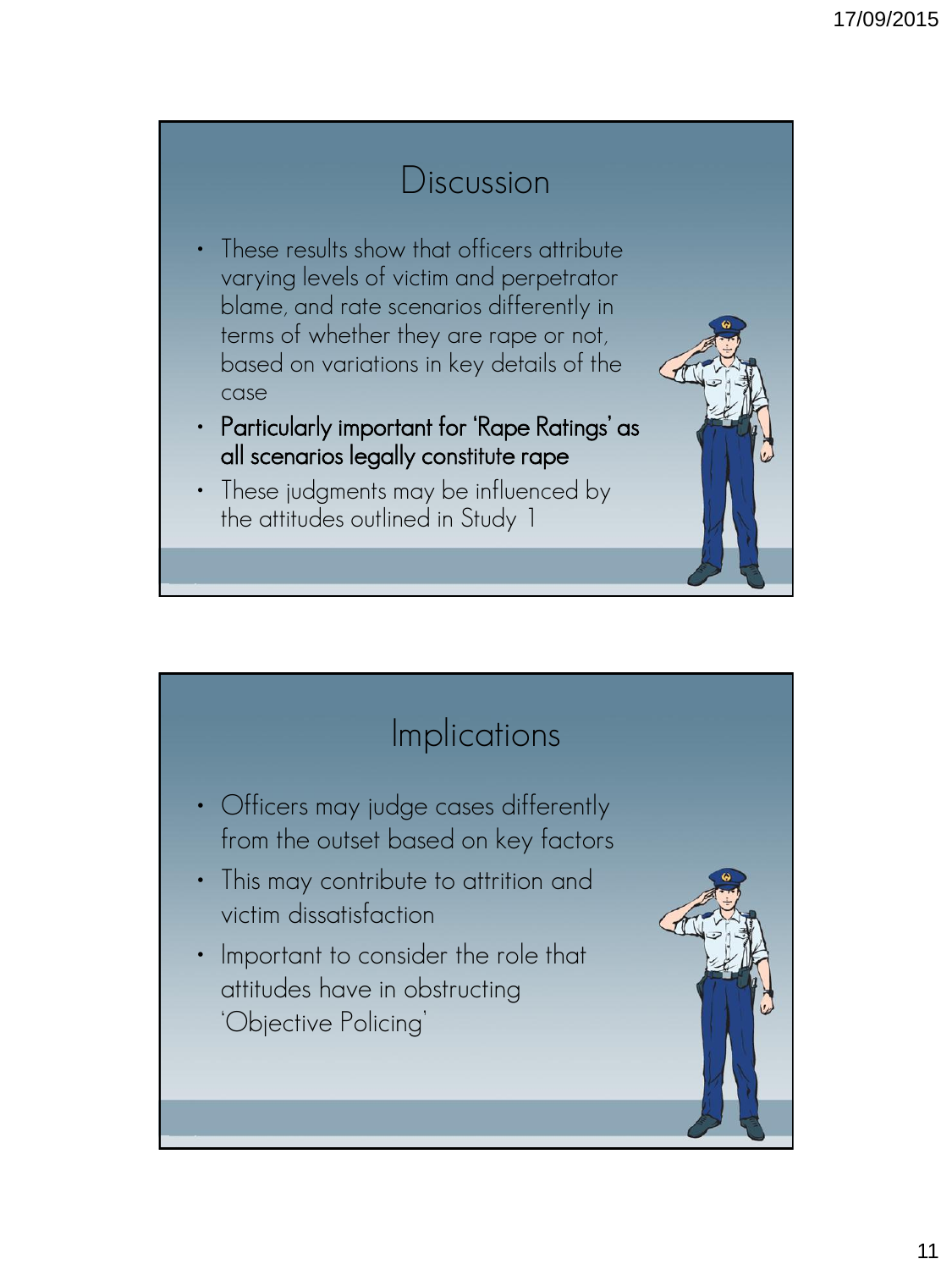### Limitations

- Only MPS
- Smaller sample of SOIT officers within sample
- Not actual cases and not actual decisions
- Not behavioural

# Acknowledgments

- Anthony Murphy & Tony Northeast
- Metropolitan Police Service
- Janet Archibald, Paul Clarke, Annette Clarke, Lana Kettel